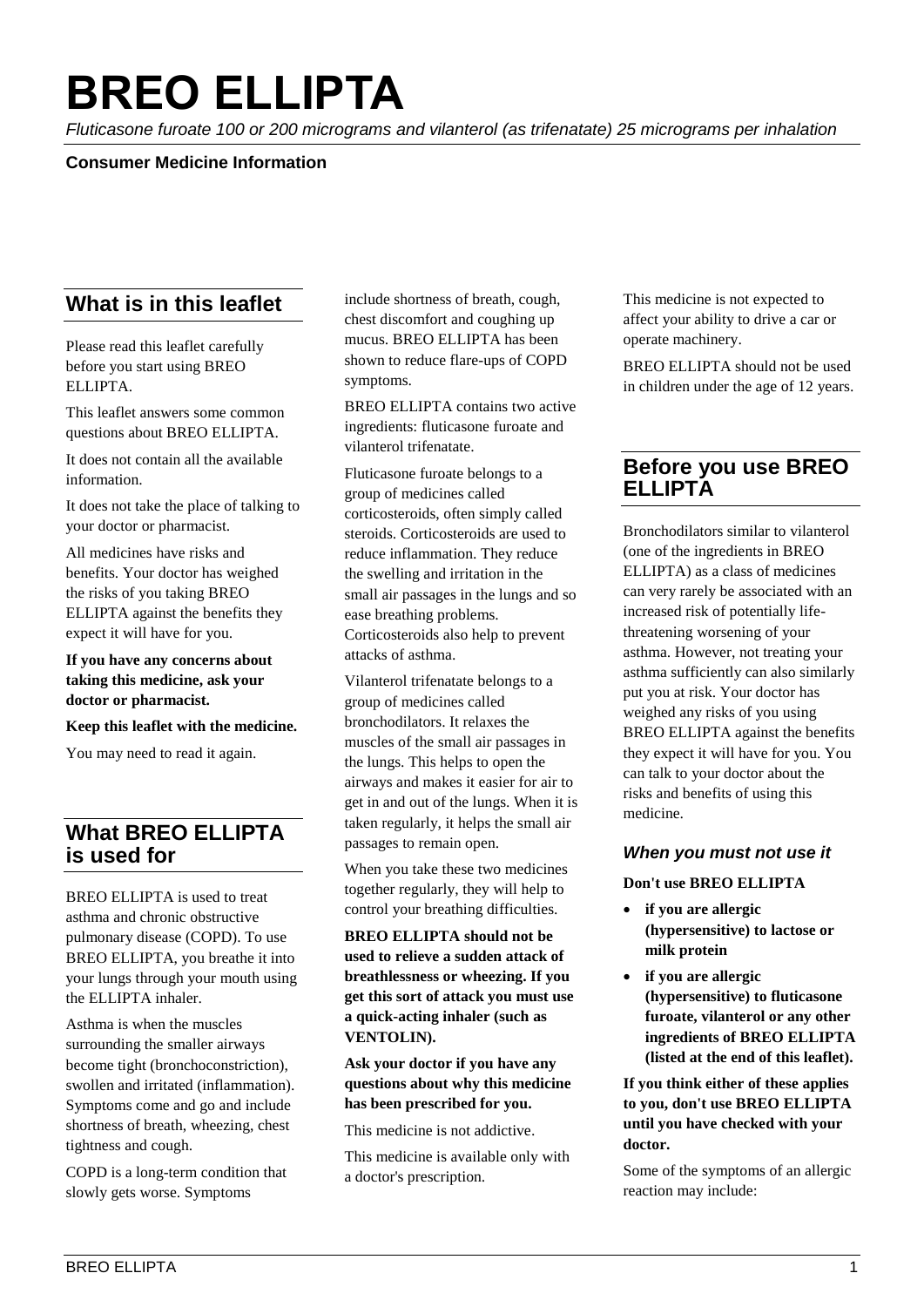- shortness of breath
- wheezing or difficulty breathing
- swelling of the face, lips, tongue or other parts of the body
- rash, itching or hives on the skin

BREO ELLIPTA contains lactose.

#### **If you have been diagnosed with an intolerance to some sugars, or to milk protein, talk to your doctor before you use BREO ELLIPTA.**

BREO ELLIPTA is not usually recommended for use during pregnancy.

#### **If you are pregnant, if you think you may be pregnant don't use BREO ELLIPTA without asking your doctor.**

Your doctor will consider the benefit to you and the risk to your baby of taking BREO ELLIPTA while you are pregnant.

#### **If you are breast-feeding, check with your doctor before you take BREO ELLIPTA.**

It is not known whether the ingredients of BREO ELLIPTA can pass into breast milk.

#### **Do not give this medicine to a child under the age of 12 years.**

Safety and effectiveness in children younger than 12 years have not been established.

BREO ELLIPTA 200/25 is not recommended in asthma patients aged 75 years and older.

**Do not take this medicine after the expiry date printed on the pack or if the packaging is torn or shows signs of tampering.** 

If it has expired or is damaged, return it to your pharmacist for disposal.

**If you are not sure whether you should start taking this medicine, talk to your doctor.** 

#### *Before you start to use it*

Your doctor should give you a personal Action Plan to help manage your asthma or COPD. This plan will include what medicines to take regularly to control your asthma or

COPD, as well as what "reliever" medicines to use when you have sudden attacks of breathlessness or wheezing.

#### **Ask your doctor or pharmacist if you have any questions about your Action Plan.**

**Talk to your doctor before you use BREO ELLIPTA if you:**

- − **have liver disease, as you may be more likely to have side effects. If you have moderate or severe liver disease, your doctor will limit your dose to the lower strength of BREO ELLIPTA (100/25 micrograms once daily).**
- − **have heart problems or high blood pressure**
- − if you have ever been told you have diabetes or high blood sugar
- − **are being or have ever been treated for tuberculosis (TB) or pneumonia**
- have eye problems such as **glaucoma or cataracts**
- − **have weak bones (osteoporosis)**
- − **have diabetes**
- − **have problems with your thyroid**
- − **have seizures**
- − **have any long-standing or untreated infections or have recently been exposed to chickenpox or measles or been around anyone who has chickenpox or measles**
- have any other medical **conditions**
- − **if you have a problem with your immune system**

**Check with your doctor before you use BREO ELLIPTA if you think any of these apply to you.** 

**Tell your doctor if you are pregnant or plan to become pregnant or are breast-feeding.** 

Your doctor can discuss with you the risks and benefits involved.

# *Taking other medicines*

**Tell your doctor or pharmacist if you are taking any other medicines, including any that you get without a prescription from your pharmacy, supermarket or health food shop. This should include all of the medicines that you are using for your asthma or COPD.**

Medicines which are similar to BREO ELLIPTA should not be used together as an overdose may result.

Some medicines may affect how BREO ELLIPTA works, or make it more likely that you'll have side effects. These include:

- ketoconazole, to treat fungal infections.
- − ritonavir, to treat viral infections
- medicines to treat depression or mood/mental disorders (such as monoamine oxidase inhibitors or tricyclics antidepressants).

A class of medicines known as "betablockers" used to treat high blood pressure or a heart condition should be avoided.

Your doctor and pharmacist have more information on medicines to be careful with or avoid while taking this medicine.

# **How to use BREO ELLIPTA**

**Follow all directions given to you by your doctor or pharmacist carefully.**

**If you do not understand the instructions in the user leaflet, ask your doctor or pharmacist for help.**

#### *How much to use*

**Always use BREO ELLIPTA exactly as your doctor has told you. Check with your doctor, nurse or pharmacist if you're not sure. Asthma**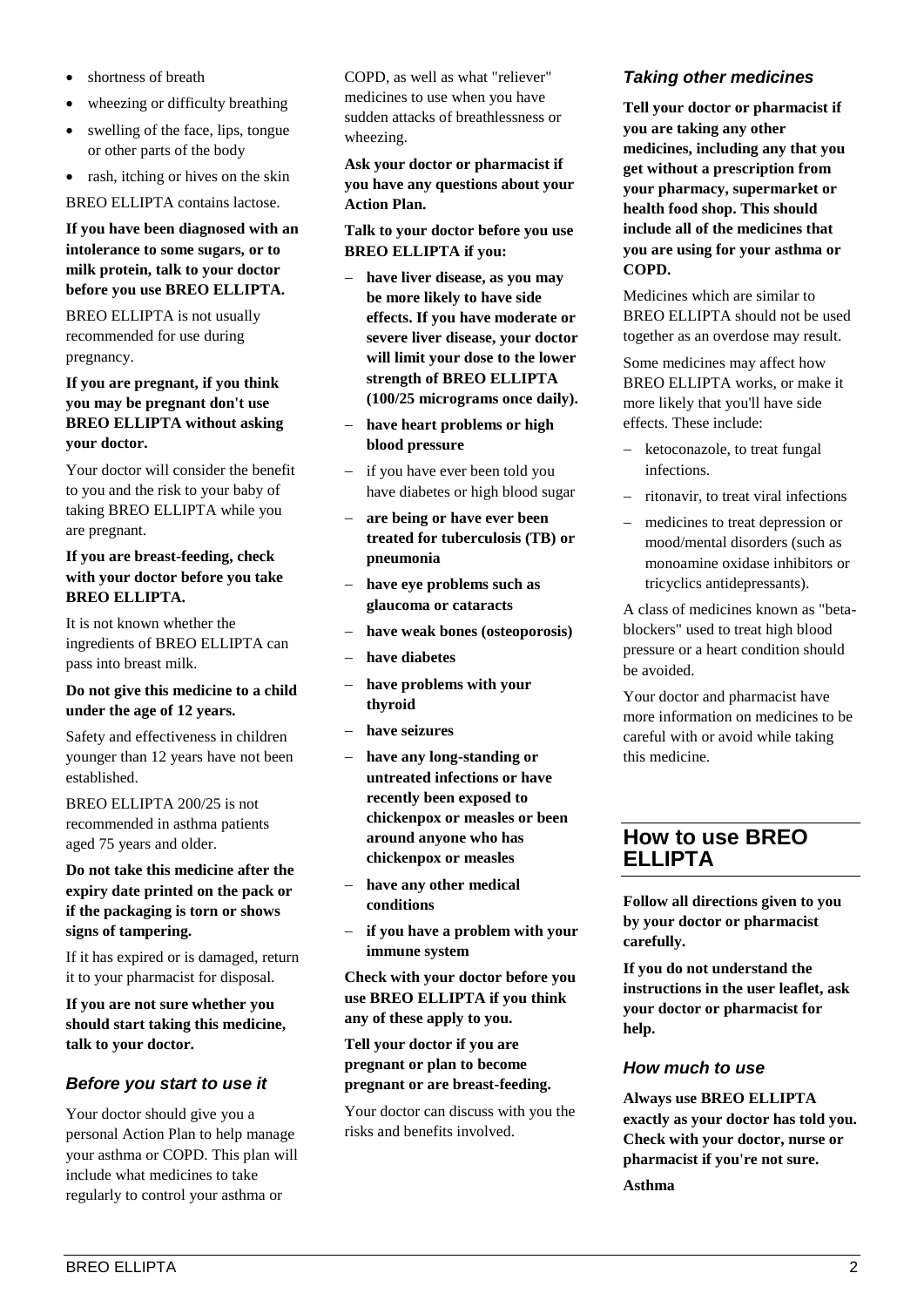The usual dose of BREO ELLIPTA for asthma is one inhalation 100 micrograms of fluticasone furoate and 25 micrograms of vilanterol once daily at the same time each day.

If you have severe asthma, your doctor may decide that you should use one inhalation of the higher strength BREO ELLIPTA inhaler (200 micrograms fluticasone furoate and 25 micrograms of vilanterol).

Your doctor will assess your asthma at regular intervals to ensure that you are receiving the dose most suitable to the severity of your asthma.

#### **COPD**

The dose of BREO ELLIPTA for COPD is one inhalation 100 micrograms of fluticasone furoate and 25 micrograms of vilanterol once daily at the same time each day.

The higher strength of BREO ELLIPTA is not suitable for the treatment of COPD.

#### *How to use the inhaler*

#### **The full instructions for using BREO ELLIPTA are given on a leaflet inside the pack.**

BREO ELLIPTA is ready to use straight away. No preparation or checks of the inhaler are required.

**Do not open BREO ELLIPTA until you are ready to take a dose.**

**After using BREO ELLIPTA, you may clean the mouthpiece, using a dry tissue, before you close the cover. Do not immerse BREO ELLIPTA in water.**

#### *When to use it*

#### **Use BREO ELLIPTA regularly.**

It is very important that you use BREO ELLIPTA every day, as instructed by your doctor. This will help to keep you free of symptoms throughout the day and night.

If you feel you are getting breathless or wheezy more often than normal, or if you are using your quick-acting inhaler more than usual, see your doctor.

## *How long to use it*

**Don't stop BREO ELLIPTA without medical advice.**

**Use BREO ELLIPTA for as long as your doctor recommends. It will only be effective as long as you are using it. Don't stop unless your doctor advises you to, even if you feel better.**

## *If you forget to take it*

**If it is almost time for your next dose, skip the dose you missed and use your next dose when you are meant to. Otherwise, use it as soon as you remember, then go back to using it as you would normally.**

**Don't take an extra dose to make up for a missed dose.** 

**If you are not sure what to do, ask your doctor or pharmacist.**

**If you become wheezy or breathless, or develop any other symptoms of an asthma attack, use your quick-acting inhaler (e.g. VENTOLIN), then seek medical advice.**

**If you have trouble remembering to take your medicine, ask your pharmacist for some hints.**

# *If you take too much (overdose)*

**In Australia, immediately telephone your doctor or the Poisons Information Centre (telephone 13 11 26) for advice, if you think that you or anyone else may have taken too much BREO ELLIPTA. Do this even if there are no signs of discomfort or poisoning.**

If you accidentally take a larger dose of BREO ELLIPTA than your doctor has instructed, you may notice that your heart is beating faster than usual, you feel shaky or have a headache.

If you have used larger doses than instructed for a long period of time, it is particularly important that you ask your doctor or pharmacist for advice.

This is because larger doses of BREO ELLIPTA may reduce the amount of steroid hormones produced naturally by your body.

# **While you are using BREO ELLIPTA**

## *Things you must do*

**Contact your doctor if you experience a change in your vision.**

**Contact your doctor if you experience increased thirst, frequent urination or unexplained tiredness (signs of high blood sugar).**

**If you have an Action Plan for your asthma or COPD that you have agreed with your doctor, follow it closely at all times.**

**If you are about to be started on any new medicine, remind your doctor and pharmacist that you are taking BREO ELLIPTA.** 

**Tell any other doctors, dentists, and pharmacists who treat you that you are taking this medicine.** 

**If you are going to have surgery, tell the surgeon or anaesthetist that you are taking this medicine.** 

**If you become pregnant while taking this medicine, tell your doctor immediately.** 

**Keep all of your doctor's appointments so that your progress can be checked.** 

#### *Things you must not do*

**Do not take BREO ELLIPTA to treat any other complaints unless your doctor tells you to.** 

**Do not give your medicine to anyone else, even if they have the same condition as you.** 

**Do not stop taking your medicine or lower the dosage without checking with your doctor.** 

**Do not take any other medicines for your breathing problems without checking with your doctor.**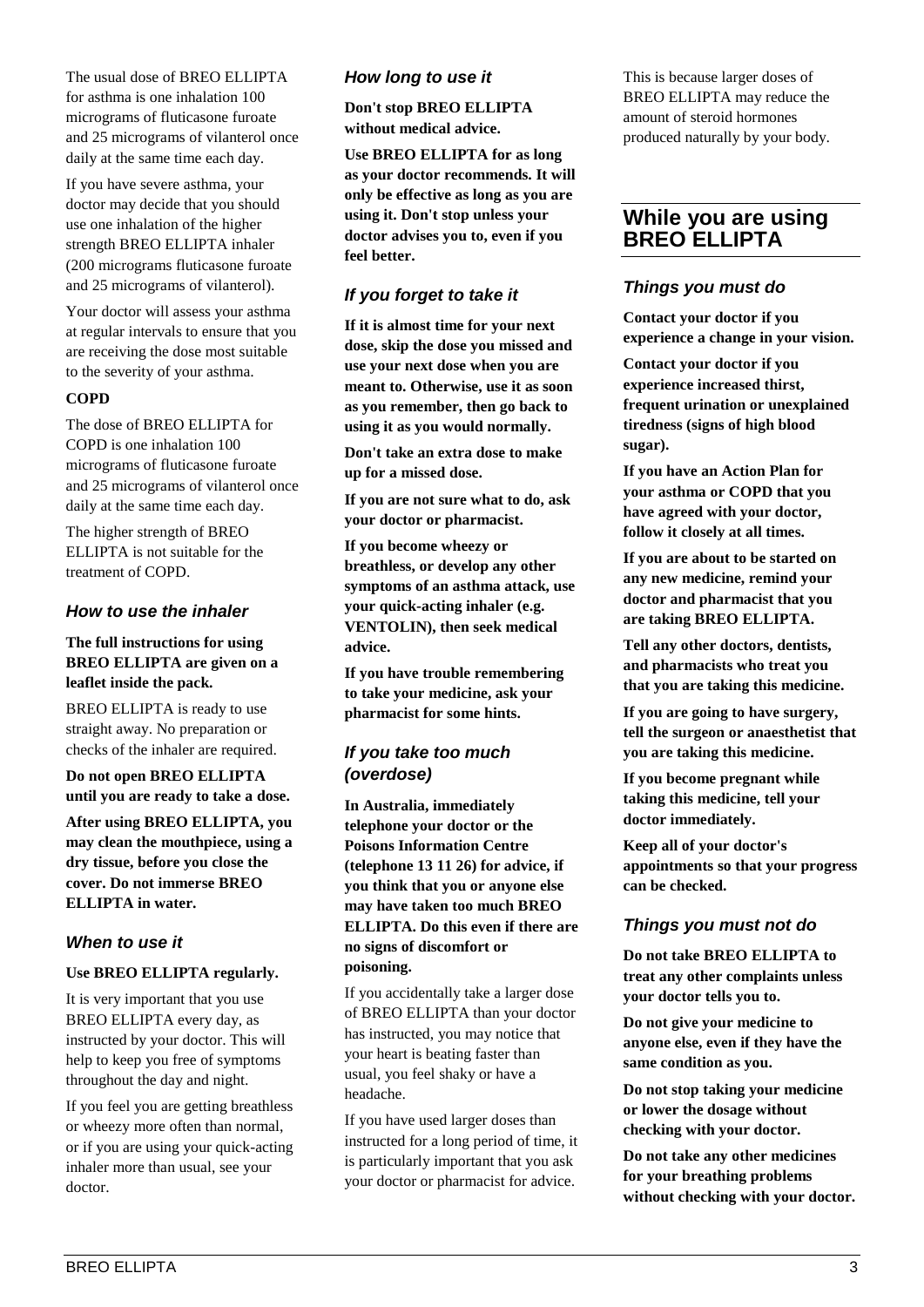# *Things to be careful of*

**This medicine is not expected to affect your ability to drive a car or operate machinery. It is prudent to be careful with driving or operating machinery until you know how BREO ELLIPTA affects you.** 

# **Side effects**

Like all medicines, BREO ELLIPTA can cause side effects, although not everybody gets them. To reduce the chance of side effects, your doctor will prescribe the lowest effective dose of BREO ELLIPTA to control your asthma or COPD.

**If your breathing or wheezing gets worse straight after using BREO ELLIPTA, stop using it and get medical help immediately.**

**Do not be alarmed by the following lists of side effects. You may not experience any of them.**

**Ask your doctor or pharmacist to answer any questions you may have.**

# *Very Common side effects*

These may affect more than 1 in 10 people:

- headache
- common cold

# *Common side effects*

These may affect up to 1 in 10 people:

- sore, raised patches in the mouth or throat caused by a fungal infection (candidiasis). Rinsing your mouth out with water immediately after using BREO ELLIPTA may help stop this side effect developing
- infection of the lungs (pneumonia).

**You must tell your doctor if you have any of the following symptoms while taking BREO** 

**ELLIPTA: fever, chills, increased sputum production, change in sputum colour, increased cough or increased breathing difficulties.**

- inflammation of the lungs (bronchitis)
- infection of the nose sinuses or throat
- flu (influenza)
- pain and irritation in the back of the mouth and throat
- inflammation of the sinuses
- itchy, runny or blocked nose
- cough
- voice disorders
- weakening of the bones, leading to risk of fractures
- stomach pain
- high temperature (fever)
- joint and back pain
- muscle spasms

## *Uncommon side effects*

These may affect up to 1 in 100 people:

- irregular heartbeat
- increase in blood sugar (hyperglycaemia). This may lead to increased thirst, frequent urination or unexplained tiredness.

**If you think you are having an allergic reaction to BREO ELLIPTA, stop using this medicine and tell your doctor immediately or go the accident and emergency department at your nearest hospital. Symptoms of an allergic reaction usually include some or all of the following:**

- **wheezing**
- **swelling of the lips/mouth, tongue or throat**
- **difficulty in breathing**
- hay fever
- **lumpy rash ("hives")**
- **fainting**

**It is possible that some people particularly those taking higher doses of BREO ELLIPTA for a long time, may rarely suffer from the following side effects:**

- **Rounded face**
- **Loss of bone density**
- **Eye problems (e.g. cataract, glaucoma)**
- **Slowing of growth in children. It is unclear what, if any, difference this makes to a child's final height**
- **Immediate breathing difficulties and wheezing.**

**If you get any side effects, talk to your doctor, pharmacist or nurse. This includes any possible side effects not listed in this leaflet.**

# **After using BREO ELLIPTA**

#### *Storage*

**Do not use BREO ELLIPTA after the expiry date shown on the pack.**

**Store in the original package container in order to protect from moisture and do not open the foil lid until ready to inhale for the first time.** 

**Safely throw away BREO ELLIPTA one month after you open the foil tray or when the counter reads "0", whichever comes first. Write the date the inhaler should be discarded on the label in the space provided. The date should be added as soon as the inhaler has been removed from the tray.**

**Keep your inhaler in cool dry place where the temperature stays below 30°C.** 

**If you store in a refrigerator allow the inhaler to return to room temperature for at least an hour before use.**

**Do not store BREO ELLIPTA or any other medicine in the**